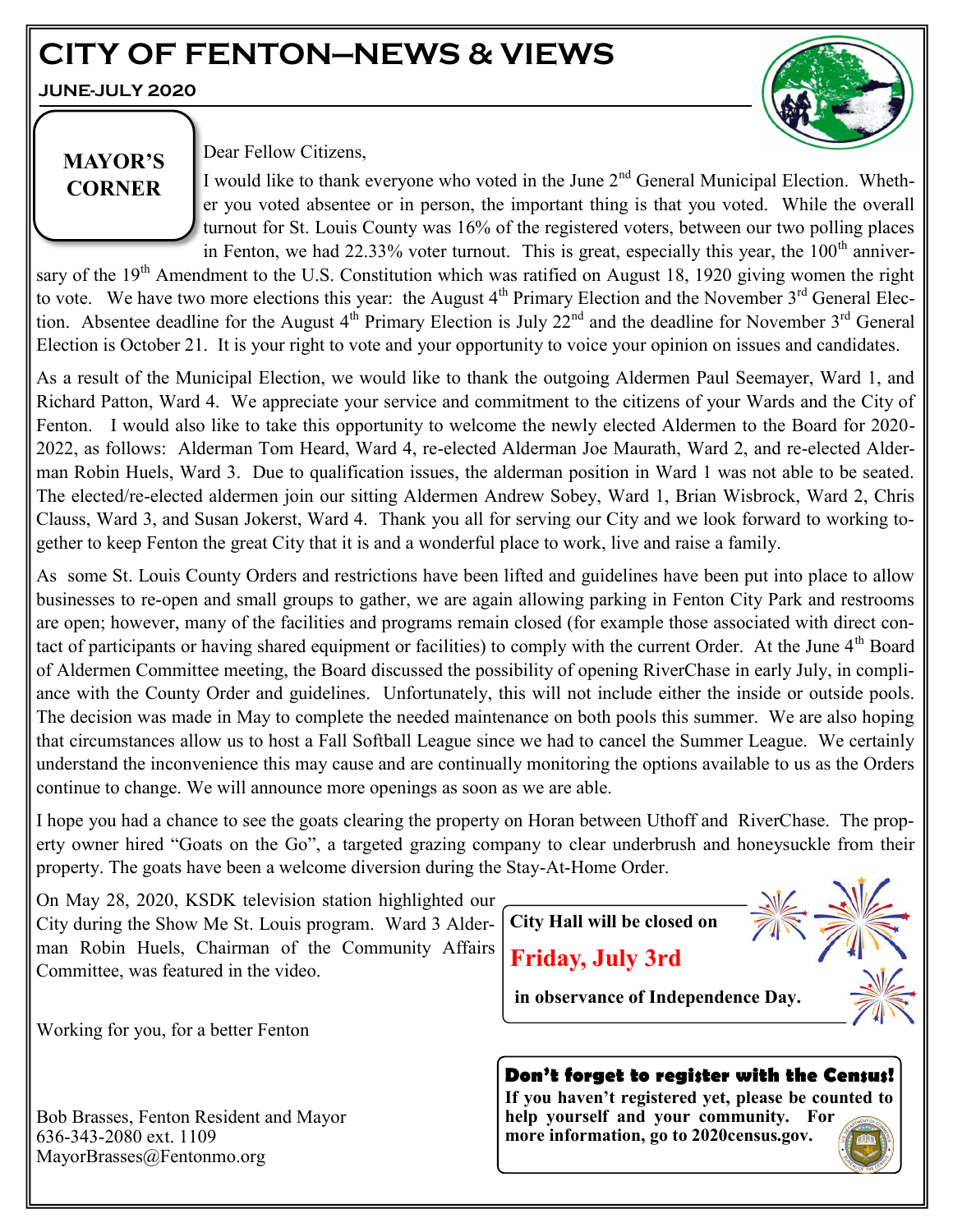PAGE 2 JUNE—JULY 2020

#### **PLANNING & ZONING COMMISSION PUBLIC HEARING NOTICE**



On **Tuesday, July 7, 2020,** the Planning & Zoning Commission will hold a Public Hearing at 7:00 p.m. during their regularly scheduled meeting via video/

teleconference to consider the following:

## **OLD BUSINESS:**

✓ **CASE 2019-TXT-09:** Consideration of amendments to Chapter 480 - Subdivision Regulations of the Zoning Code.

### **NEW BUSINESS:**

- ✓ **CASE 2020-TXT-03:** A Petition by Corbin Holtzman of PPM/Cassens, LLC to amend Section 476.010 Land Use Matrix of the Zoning Code to allow Healing Arts Establishment as a use allowed by Special Use Permit in the "IP-1" Industrial Park District.
- ✓ **CASE 2020-SUP-06:** A Petition by PPM/Cassens, LLC on behalf of Box Back Parkinson's d/b/a Rock Steady Boxing for a Special Use Permit to operate a Healing Arts Establishment (therapy gym) at 2275 Cassens Drive, Suite 107. The parcel is zoned "IP-1" Industrial Park.
- ✓ **CASE 2020-SPR-04:** A Petition by Patrick Bennet of Civil & Environmental Consultants, Inc. on behalf of Wally's – Fenton for Site Plan Review of a proposed 35,037 square-foot automotive convenience store located at 2055 Fenton Logistic Park Boulevard. The property is zoned "PID" Planned Industrial Development.

### **FENTON HISTORICAL SOCIETY**

**The Fenton Historical Society is selling face masks for \$3.00.** They can be purchased at the Fenton Feed Mill and at the Fenton Historical Society Museum on Wednesday and Saturday from 10-2. Will take orders for children's and men's sizes.



The monthly meeting of the Fenton Historical Society will be held on **Thursday, July 11 at 7:00 p.m.** The Fenton Historical Society is located at #1 Church Street in Olde Towne Fenton.For more information, call (636) 326-0808 or visit our website: **www.fentonhistory.com.**

#### **NEW BUSINESS CORNER**

The following businesses have received an Occupancy Permit and are calling Fenton "home."

#### **Hubbell Incorporated**

2112 Fenton Logistics Park Blvd. *Machining and Assembly Factory*



# **Above & Beyond Wellness, LLC**

558 Gravois Road, Suite 200 *Spa, Retail Sales*

#### **Gross Mechanical Contractors**

2089 Corporate 44 Drive *Light HVAC Fabrication*

#### **Physician Data Management**

645 Gravois Bluffs Blvd, Suite E *Medical Revenue Cycle Management Office*

#### **Hubbs Machine & Manufacturing**

1533 Larkin Williams Road, Unit B *High-Precision Product Manufacturing*

#### **Mid States Agencies, Inc.**

887 Bolger Court *Commercial Insurance Brokerage*

### **GRAVOIS ROAD CONSTRUCTION WORK**



Raineri Construction has started the replacement of Gravois Road, from Ferry Street to Highway 141, known as Gravois **ROAD EXPERIENCE ROAD REPLACEMENT PROJECT Phase 2. This** project may cause some traffic disrup-

tions during peak volume hours, so please be patient or consider alternate routes. Once a firm start date has been established, the City will provide an update on the City's website, [www.fentonmo.org,](http://www.fentonmo.org) on the City's Facebook page, and through the Nixle alert system. For any questions regarding this project, please contact the Public Works Department at 636-349-8155.

#### **I-44 CONSTRUCTION WORK**

For updates, be sure to check our website at fentonmo.org. We post the information received from MoDot. Also, another way to stay informed is to sign up for NIXLE alerts. You can sign up through our website or by texting FENTONMO to 888777.

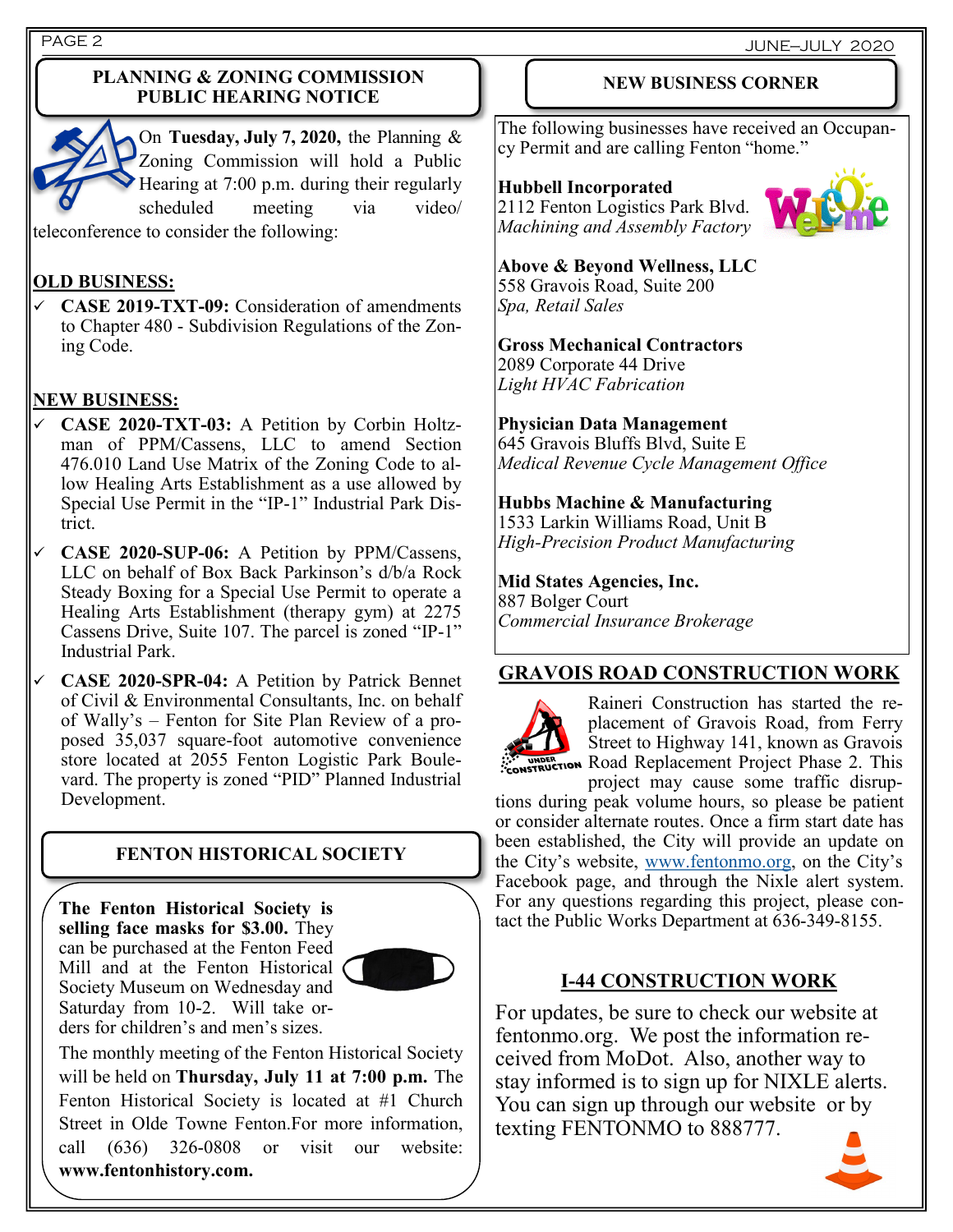## **PARKS & RECREATION**

**RiverChase is closed until further notice. Please visit our website at www.fentonmo.org for updates.**

# **PUBLIC HEARING NOTICE: COMMUNITY DEVEL-OPMENT BLOCK GRANT FUNDS**

The City of Fenton will hold a Public Hearing to discuss the allocation of \$20,000 in Community Development Block Grant Funds which will become available after January 1, 2021. The Public Hearing will be held at 6:45 p.m. on Thursday, July 2, 2020 at Fenton City Hall via video conference (Zoom). Instructions for Zoom are on the agenda at fentonmo.org.

To further its commitment to fair and equitable treatment of all citizens, the City of Fenton has enacted and/or enforces the following:

- A Fair Housing Ordinance prohibiting unlawful discrimination against any person because of race, sex, color, religion, disability, familial status or national origin;
- A Policy of Nondiscrimination on the basis of Disability in the admission or access to, or employment in its federally assisted programs or activities;
- A Policy of Equal Opportunity to Participate in Municipal Programs and Services regardless of race, color, religion, sex, age, disability, familial status, national origin, or political affiliation;
- A requirement for bidding on CDBG activities that promotes employment opportunities created by HUD funding and that these opportunities be afforded to low-income community residents and business.

If you would like information regarding the above policies or if you believe you have been unlawfully discriminated against, contact the following municipal official or employee who has been designated to coordinate compliance with equal opportunity requirements referenced above:

Nikki Finkbiner, City Administrator (636) 343-2080 625 New Smizer Mill Road, Fenton, MO 63026 If you are a person with a disability or have special needs in order to participate in this Public Hearing, please contact: Jane Hungler at (636) 343-2080 or 1-800-735-2966 RELAY MO

### **ST. LOUIS COUNTY POLICE FENTON PRECINCT**

# **SPEED LIMIT**



With warmer weather, our children will be enjoying the outdoors. Help us to provide a safe and secure environment for both you and your children by paying special attention to the speed limit in your subdivision. The City of Fenton maintains a **20 miles per hour** speed limit on all residential streets within the city limits.

St. Louis County Police Department and the City of Fenton's number one complaint from citizens is speeding vehicles in residential areas. Please feel free to report any concerns to the police department. An officer can conduct radar in the area or our new radar trailer can be set up to slow down traffic.

Neighborhood Policing Officer

P.O. Aaron Dilks 3219 / (636) 349-8120

# **MOSQUITO FOGGING**

Fogging runs on Wednesday evenings with Thursday as a backup from mid-May through late September.

Fogging starts around dusk and lasts about 3 ½ hours. This is when the mosquitos are most active and the spray is most effective.

For both economy and efficiency, we use the lowest effective dose of mosquito spray necessary to control mosquitos—less than 1 oz. per acre. If you are out when it is dark, please wear bright or reflective clothing so the applicator can shut off the machine when he sees you.



# **"A" Sales Tax Summary "B" (Pool) Sales Tax Summary Combined Sales Tax Summary Generated Redistributed Generated Redistributed Generated Redistributed**  $$482,803.85$   $$219,415.35 (45.4%)$   $$176,921.33$   $$110.341.78 (62.4%)$   $$659,725.18$   $$329,757.13 (50.0%)$ **SALES TAX REDISTRIBUTIONS TO ST. LOUIS COUNTY FOR APRIL 2020 SALES TAX REDISTRIBUTIONS TO ST. LOUIS COUNTY FOR MARCH 2020 "A" Sales Tax Summary "B" (Pool) Sales Tax Summary Combined Sales Tax Summary Generated Redistributed Generated Redistributed Generated Redistributed**  $$596,072.71$   $$257,338.75 (43.2%)$   $$246,612.73$   $$163,866.59 (66.4%)$   $$842,685.44$   $$421,205.44 (50.0%)$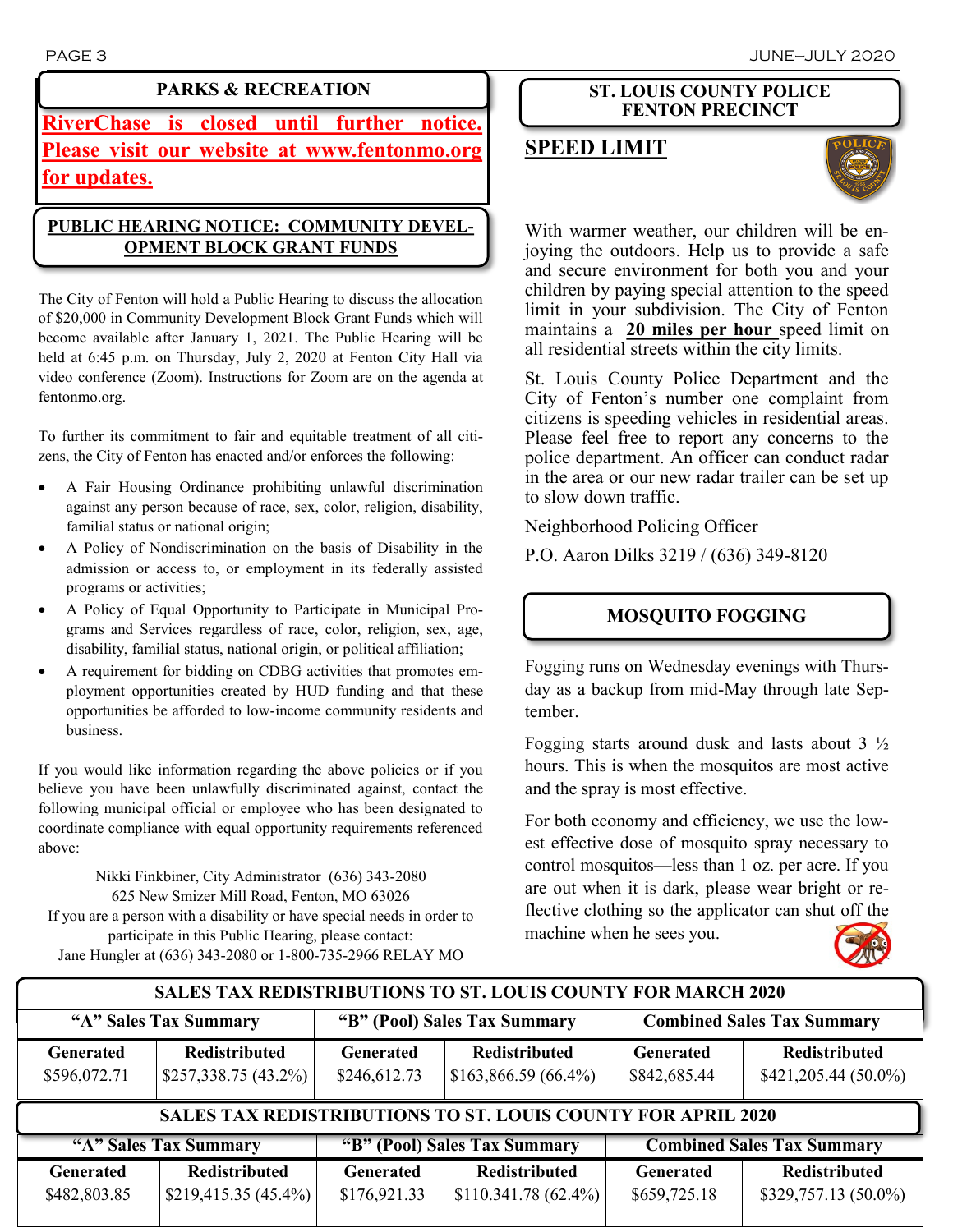#### **DECISIONS FROM THE MAY 28, 2020 BOARD OF ALDERMEN MEETINGS**

### *DECISIONS*

 $\checkmark$  Approved, with conditions, a petition by Steve Luby for Site Plan Review of a building addition at 2300 Cassens Drive.



- $\checkmark$  Approved to permit the Mayor to execute a proposal from REJIS in the amount of \$2,264.50 related to Show Me Courts.
- $\checkmark$  Approved purchase of two (2) scanners for the Municipal Division related to Show Me Courts.
- Approved extended time for amusements licenses.
- Approved to surplus vehicles/equipment at Public Works.
- $\checkmark$  Approved to surplus audio/video and computer equipment at City Hall.
- $\checkmark$  Approved to continue utilizing the D&H Navigator platform for HR records, as offered by The Daniel and Henry Company at no cost to the City.
- ✓ Approved revised Recreation Supervisors and Bookkeeper job descriptions with addition of CPR certification required.
- $\checkmark$  Approved advertising and lifting hiring freeze for three Recreation Supervisor positions.
- $\checkmark$  Approved amended 2020 Capital Plan.
- Approved postponing the summer softball leagues until this fall.
- $\checkmark$  Approved closing the outdoor pool at RiverChase for the summer 2020 season.
- $\checkmark$  Approved refunding park rentals on an as-needed basis and pro-rated refunds of annual RiverChase memberships as requested.
- $\checkmark$  Approved adoption of the St. Louis County Building/ Technical Codes for contract compliance and related actions.
- $\checkmark$  Approved, with conditions, a Petition by Fenton Fire Protection District for Site Plan Review of a proposed Emergency Service Facility (fire house) at 1001 Assembly Parkway.

# *RESOLUTION*

✓ **#R-20-02-A** Res. requesting that municipalities within St. Louis County receive an equitable distribution of the \$175 Million in funding received by St. Louis County from the Coronavirus Aid, Relief, and Economic Security Act to reimburse municipalities for actual, eligible costs incurred related to COVID-19 including but not limited to public safety costs.

# *ORDINANCES*

- ✓ **#4033** Ord. amending the Municipal Code of the City of Fenton, Missouri, relating to Drive-Through Services.
- ✓ **#4034** Ord. amending the Municipal Code of the City of Fenton, Missouri, relating to off-street parking and loading requirements, and definitions related thereto.
- ✓ **#4035** Ord. approving a Special Use Permit for Fenton Fire Protection District to operate an Emergency Service Facility at 1001 Assembly Parkway.
- ✓ **#4036** Ord. amending Section 476.010, Land Use Matrix, of the Zoning Code to allow Medical Office as a use allowed by Special Use Permit in the "BP-1" Business Park District.
- ✓ **#4037** Ord. approving a Special Use Permit for Dr. Michael Hesseler to operate a Medical Office at 1855 Bowles Avenue, Suite 101.
- ✓ **#4038** Ord. approving a Special Use Permit petitioned by Gary Frossard to reduce the required buffer area to provide parking at 1554 Fenpark Drive.
- ✓ **#4039** Ord. authorizing the Mayor to execute a fourth amendment to the performance agreement for comfort from Trane U.S. Inc. to extend the completion date.
- ✓ **#4040** Ord. approving Health Insurance Plans for eligible City of Fenton employees with Cigna.
- ✓ **#4041** Ord. approving a Dental Insurance Plan for eligible City of Fenton employees with Cigna.
- ✓ **#4042** Ord. approving a Voluntary Short-Term Disability Plan, a Long-Term Disability Plan, and a Life, AD&D, and Voluntary Life Plan for eligible City of Fenton employees with Cigna.
- ✓ **#4043** Ord. approving a Vision Insurance Plan for eligible City of Fenton employees with EyeMed.

# **CONTINUED ON NEXT PAGE**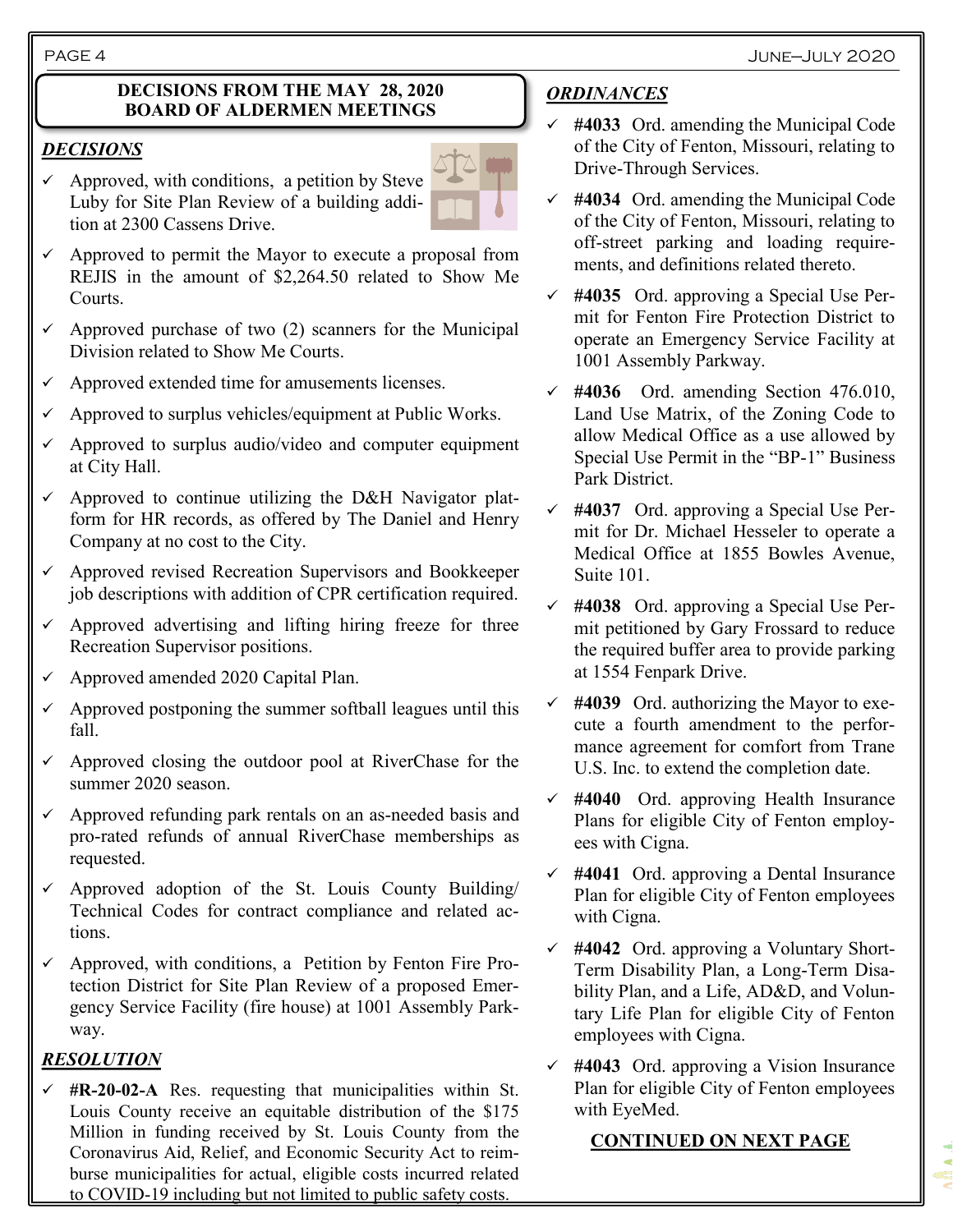## PAGE 5 JUNE-JULY 2020

## *ORDINANCES (continued)*

- ✓ **#4044** Ord. approving an Employee Assistance Program for eligible City of Fenton employees with Magellan HealthCare.
- ✓ **#4045** Ord. repealing Ordinance No. 3541 and enacting a revised City of Fenton Personnel Manual.
- $\checkmark$  #4046 Ord. authorizing the Mayor to execute an agreement with Jokerst Paving & Contracting, Inc. for the mill and overlay of New Smizer Mill Road, including the bid addition to pave Huck Road.
- ✓ **#4047** Ord. authorizing the Mayor to execute a first amendment to the agreement with Schaefer-Meyer Seed-Sod Division I, Inc. for Fenton City Park Field Grading.
- ✓ **#4048** Ord. approving a Property Insurance Plan for the City of Fenton with Chubb Group of Insurance (Federal Insurance Company).
- ✓ **#4049** Ord. approving Crime, General Liability, Liquor Liability, Commercial Auto, Umbrella Excess Liability, Employee Benefits Liability, and Workers Compensation/Employers Liability Insurance Plans for the City of Fenton with Travelers.
- ✓ **#4050** Ord. approving a Public Officials Management and Employment Practices Insurance Plan for the City of Fenton with Greenwich Insurance Company.
- ✓ **#4051** Ord. approving a Cyber Liability Insurance Plan for the City of Fenton with BCS Insurance Company.

#### **2020 ELECTION RESULTS**

The official results of the City of Fenton's annual general election held on Tuesday, June 2, 2020 are as follows:

#### **ALDERMAN—WARD 1**

Warren Wisbrock (72 votes) 59 Sennawood Drive

Kevin Yarbrough (105 votes) 610 Winterview Circle

### **ALDERMAN—WARD 2**

Joe Maurath (88 votes) 1350 Larkin Williams Road

#### **ALDERMAN—WARD 3** Robin Huels (55 votes)

813 Villa Gran Way

#### **ALDERMAN—WARD 4**

Tom Heard (124 votes) 1489 Bent Oak Ridge Court



# **NOMINATIONS SOUGHT FOR JOHN FABICK COMMUNITY SERVICE AWARD**

Mayor Bob Brasses and the Board of Aldermen are officially requesting nominations for the annual "John Fabick Community Service Award". This award was named in memory of Mr. Fabick for his dedication to our community and his corporate leadership.

The City of Fenton recognizes that many of its residents, businesses and civic organizations contribute in a significant manner to the City each day, without reward or recognition. These include those that have brought honor upon themselves and the community through some outstanding accomplishment as well as service-minded volunteers who simply want to be involved in the community by serving on a City Board or Commission.

To that end, the City has established a process that will allow for appropriate recognition of an individual, business or civic group, Board or Commission that has contributed a significant and useful service to the community.



Actions being recognized must benefit the City of Fenton or its residents in some manner. The individual must live or be employed within the Fenton City limits and the business or civic group must be located within the City limits.

Nomination forms will be available on July 1, 2020. To obtain a nominating form, contact City Clerk, Jane Hungler at (636) 343- 2080. All nominations must be forwarded to City Hall by September 25, 2020. The Mayor and Board of Aldermen will meet to review all nominations for a final decision. The award will be presented at the November Board of Aldermen Meeting.